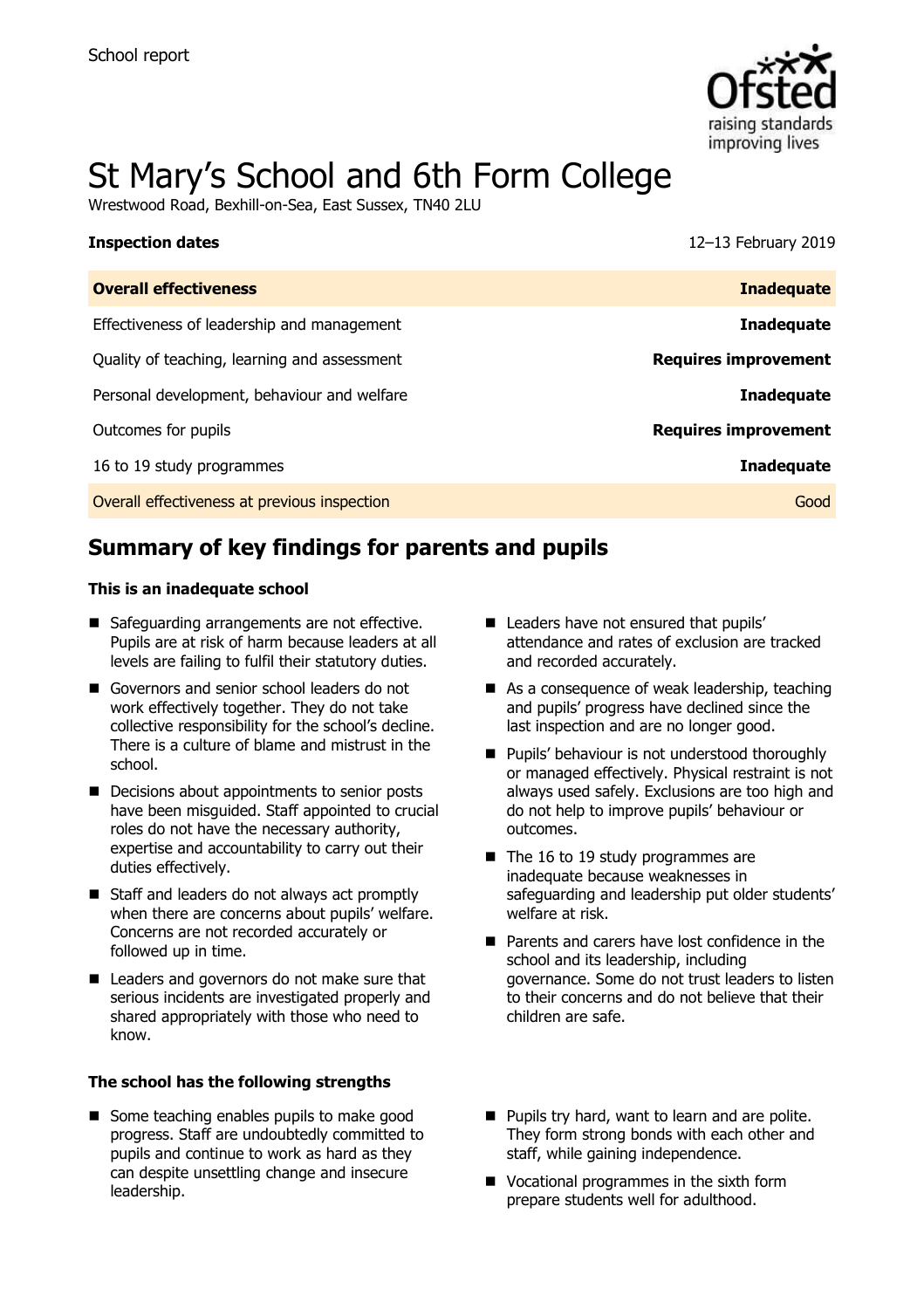

# **Full report**

In accordance with section 44(2) of the Education Act 2005, Her Majesty's Chief Inspector is of the opinion that this school requires significant improvement, because it is performing significantly less well than it might in all the circumstances reasonably be expected to perform.

### **What does the school need to do to improve further?**

- Urgently improve arrangements for safeguarding and child protection in the school, by:
	- ensuring that designated safeguarding leaders (DSLs) have the necessary skills, insight and seniority to carry out their duties effectively
	- insisting that all staff report concerns about pupils promptly and in sufficient detail
	- ensuring that DSLs systematically and frequently check patterns of concerns and communicate effectively with other agencies that protect children
	- implementing strict safer recruitment processes
	- reviewing the school's behaviour management systems, including the exclusion policy and use of restrictive physical intervention
	- ensuring that serious incidents are investigated thoroughly, findings shared and lessons learned
	- recording, tracking and analysing pupils' attendance and patterns of absence accurately.
- Improve the effectiveness of leadership and governance, by:
	- establishing open, positive and professional relationships between leaders and governors
	- making sure that all leaders fully understand their responsibilities, are accountable, share information and work together responsibly for the good of pupils
	- implementing and reviewing the curriculum on offer to different groups of pupils
	- strengthening the school's work on promoting pupils' spiritual, social, moral and cultural development.
- Improve the quality of teaching, assessment and pupils' progress, by:
	- ensuring that the most able pupils are challenged
	- developing the skills of teaching assistants and therapists, so that they have more impact on pupils' learning and progress
	- establishing a useful assessment system, based on what pupils are actually learning in the curriculum.

An external review of governance should be undertaken in order to assess how this aspect of leadership and management may be improved.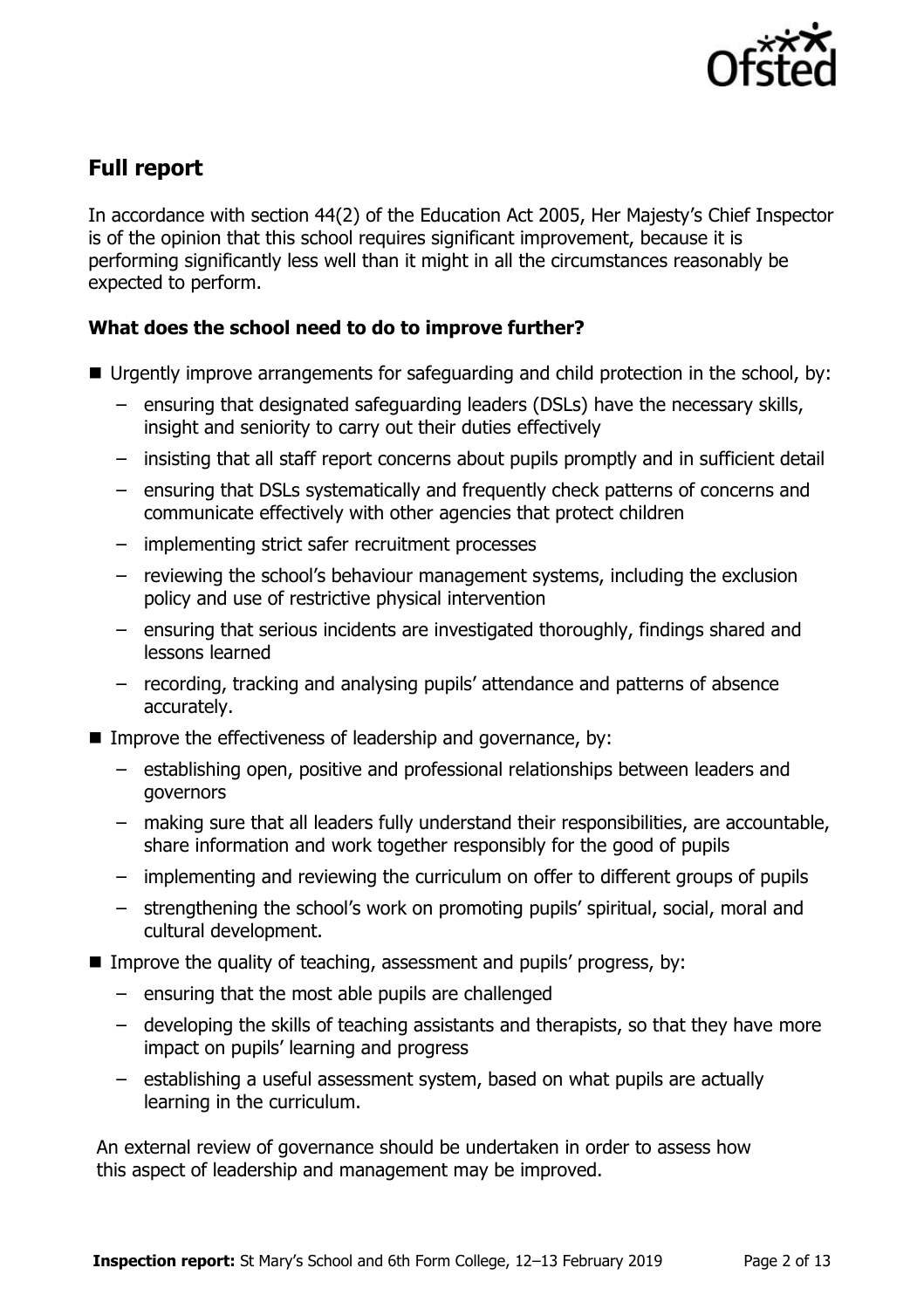

An external review of the school's use of the pupil premium should be undertaken in order to assess how this aspect of leadership and management may be improved.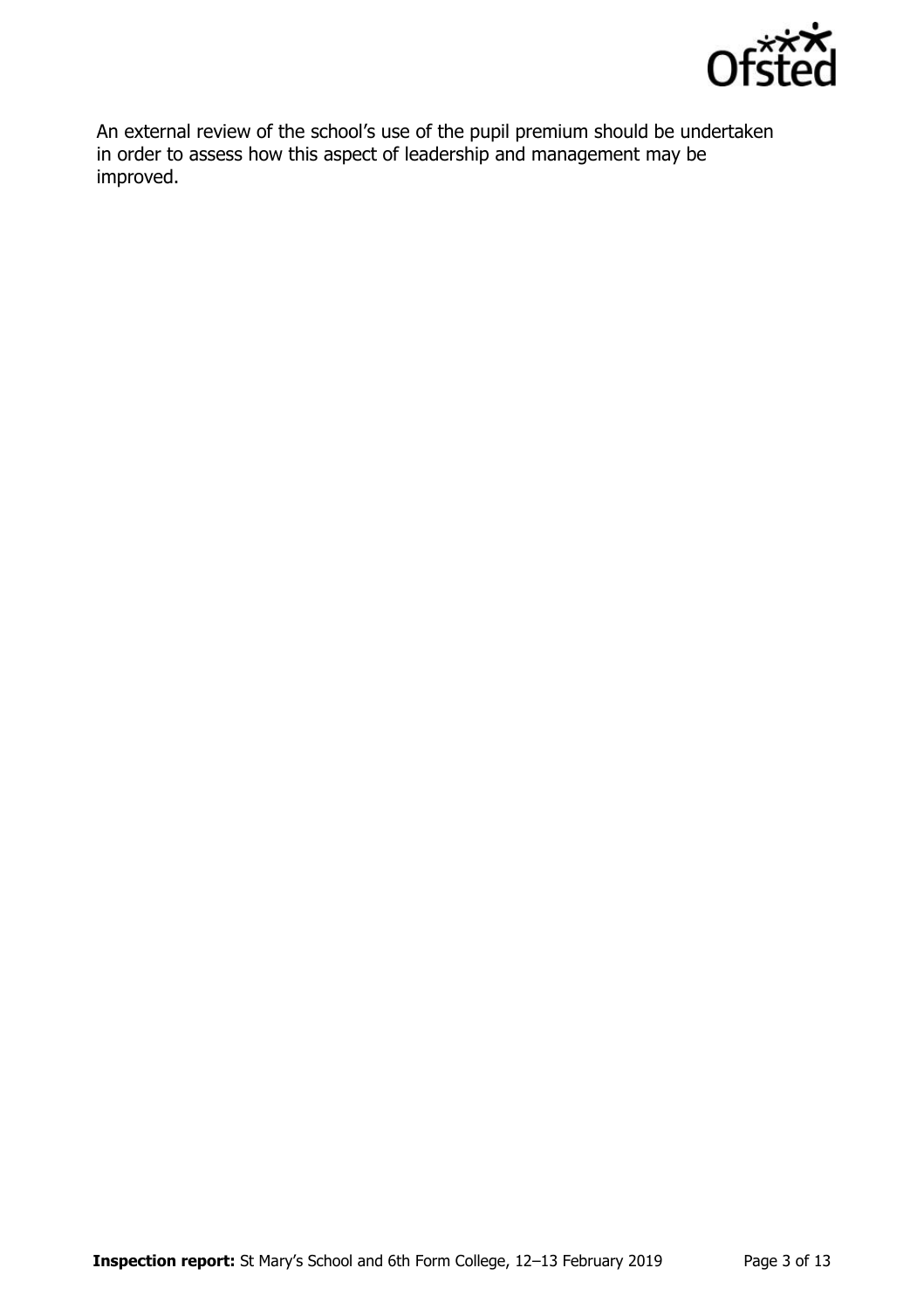

## **Inspection judgements**

#### **Effectiveness of leadership and management Inadequate**

- **Poor leadership at all levels has led to the school's decline since the last inspection.** Leaders and governors know that things are not right in the school, but do not acknowledge that they are all accountable for failures in performance. Instead, leaders point to the actions of individuals as the reason for deteriorating standards and increased risks to pupils. Changes to leaders' responsibilities have been made without ensuring that they are properly equipped to carry out their duties. In short, a culture of blame has developed, and leadership is in disarray.
- Some parents have lost faith in the school's leadership and management. A few praise the care and attention that their children receive from class teachers and support staff. However, parents who contacted inspectors are worried about the lack of communication from governors and leaders. Many parents felt that they were not listened to. Over half of the parents who contributed to Parent View do not believe that the school is well led and managed. Inspectors were concerned about some of the worries voiced by parents. In some cases, parents were desperately relieved that the school was being inspected and their voices heard.
- **Poor practice in the school has been overlooked by leaders and governors. For** example, pupils' attendance is not recorded accurately or reviewed carefully. During the inspection, leaders found it difficult to provide an accurate figure for pupils' presence or absence in the school over time.
- Leaders have not made sure that pupils' behaviour is managed safely. Staff and leaders focus on reacting to incidents and managing situations, rather than planning to meet pupils' needs. Lessons are not learned from serious behaviour or safeguarding incidents.
- Leaders are too stretched. Too many aspects of the school's performance are 'works in progress'. For example, leaders have been developing changes to the curriculum. Staff's views have been sought on these changes, but not acted upon, because of other demands. Leaders know that the school's assessment system does not reflect what pupils are actually learning but have not been able to improve it.
- **Pupils study core subjects such as English and mathematics, together with personal,** social and health education (PSHE) and physical education. Within themed topics, pupils experience arts subjects, science, humanities and technology. The main focus is on developing pupils' communication and emotional well-being. Recent changes have introduced a therapy-based approach to teaching the curriculum. However, inspectors and leaders noted weaknesses in the input of the therapists as teachers. Not enough account has been taken of the most able pupils when planning the curriculum.
- The school's provision for pupils' spiritual, moral, social and cultural (SMSC) development is adequate, but not a strength. Not all staff really understand the central importance that the provision has in pupils' development and growth, particularly cultural and spiritual aspects. The social side of pupils' development is promoted most successfully, through the school's relatively strong emphasis on signing and communication. Pupils are encouraged to form bonds with each other and develop social skills. They have good opportunities to learn about different cultures, through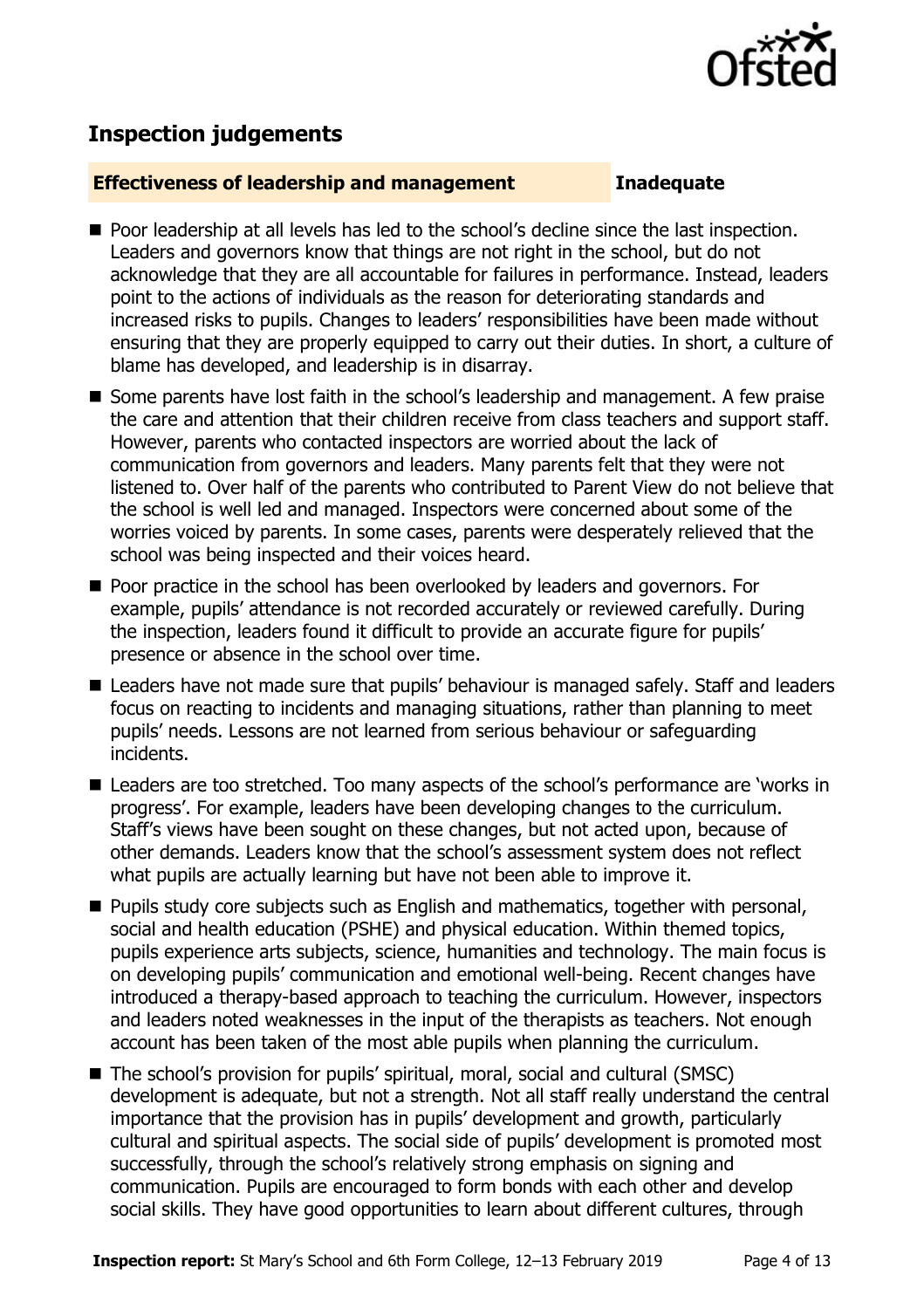

food tasting and annual festivals.

- Leaders have not made sure that the pupil premium funding is accounted for in sufficient detail. They are aware that their analysis of spending does not precisely demonstrate that the funding is making the necessary impact on disadvantaged pupils.
- Leaders have made some appropriate decisions about how the sports premium funding should be spent. For example, the purchase of a trampoline was designed to provide rebound therapy. However, the impact of this and other spending of the fund has not been evaluated. The focus has been on the purchase of equipment and not the development of staff's expertise.
- External support has not succeeded in preventing the school's decline. The school improvement partner has asked incisive questions about safeguarding, the curriculum and leadership. Governors acknowledge that these challenges are valid but have not acted upon them.
- Local authority officers do not have a productive relationship with the school. They are frustrated that information about the school is not clear or detailed enough and that offers of support have not been taken up. Leaders and governors have worked too much in isolation.

### **Governance of the school**

- Governance is weak. Governors have not ensured that there is a good working relationship between themselves and school leaders. Communication between leaders and governors is poor. Governors do not trust school leaders to run the school effectively. In turn, school leaders regard governors' efforts to bring about improvement as interference and 'micro-management'. As a result, attempts to improve the school are viewed with suspicion and end in stalemate.
- Governors' oversight of the school's work is weak. Reports of their visits note superficial concerns, while not highlighting fundamental problems and shortfalls in the school's provision. Governors have not made sure that there is proper oversight of safeguarding, pupils' behaviour and allegations against staff.
- The use of pupil premium funding is not evaluated precisely enough. Governors have not held school leaders to account for the impact of this funding.
- Governors have sought to strengthen their impact by appointing consultants to provide advice and guidance. However, this strategy has been mismanaged by governors and misunderstood by leaders. The role of consultants is not clear and has led to more insecurity and less accountability from school leaders themselves.
- Parents are not confident about the governance of the school. Governors' recent meetings to reassure them have not been successful. Some parents do not trust that governors' words will turn into actions.

### **Safeguarding**

- The arrangements for safeguarding are not effective.
- Inspectors found extremely worrying concerns about pupils' safety and welfare that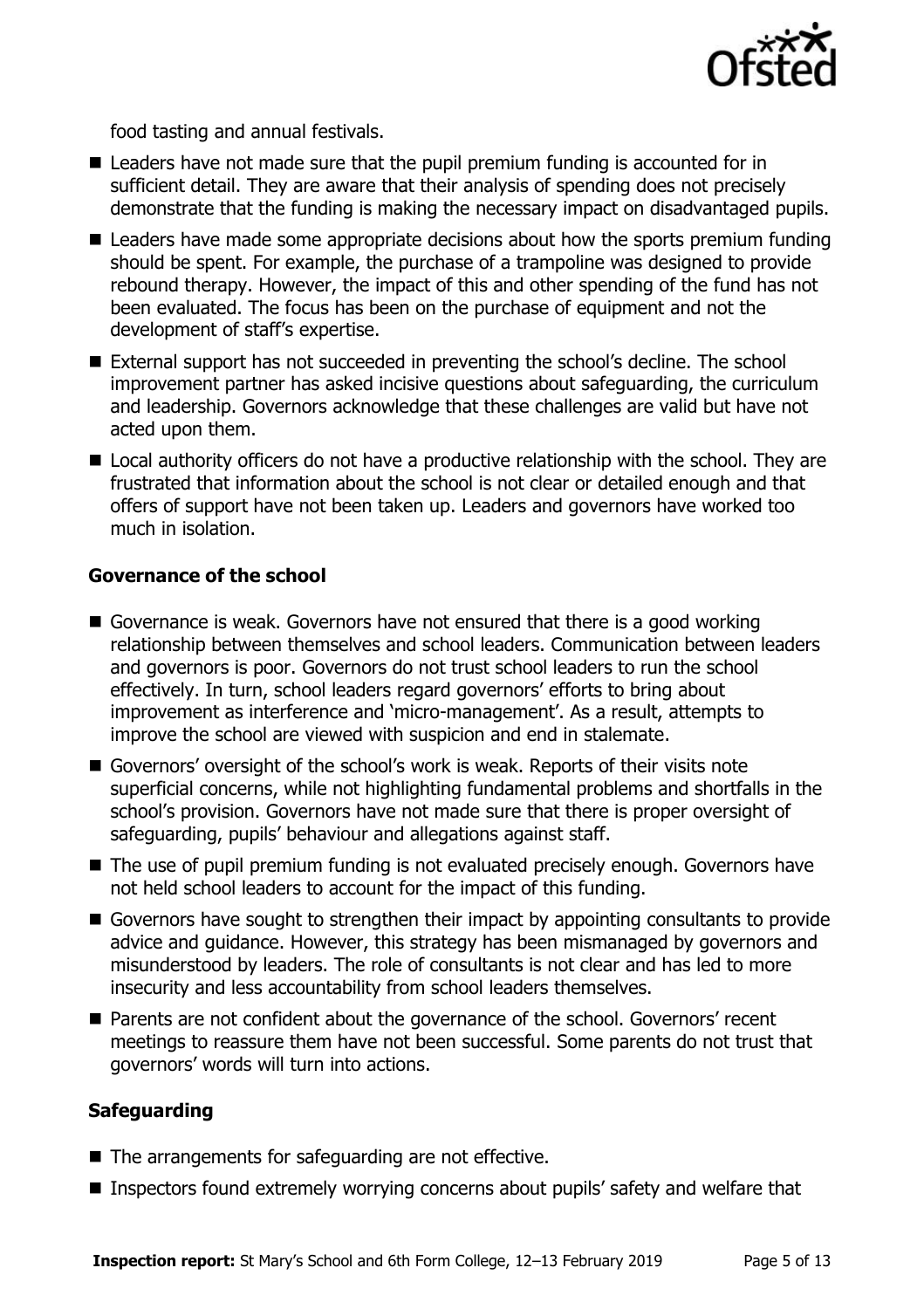

had not been recorded accurately, reported in a timely fashion or passed on to the appropriate agencies.

- Senior leaders responsible for safeguarding, including the DSLs, are not suitably experienced or skilled to carry out their statutory duties. There have been several changes of DSL role in the school in recent times, which has not helped to keep pupils safe.
- Some leaders, including the DSLs, do not have sufficient depth of understanding of vulnerable pupils and their mental health. Leaders talk of 'managing behaviour' without a clear understanding of the reasons for pupils' difficulties. Leaders do not have a strong understanding of the link between pupils' behaviour and safeguarding.
- The school's actions following serious safeguarding incidents are disorganised. Leaders themselves admit to 'fire-fighting' and being 'reactive'. Information about safeguarding and child protection is not shared with those who need to know. Inspectors were concerned that some leaders were either not aware of, or did not have accurate information about, serious incidents where pupils were at risk.
- Some staff do not use physical restraint safely. Inspectors found distressing examples of restraints being used that were not part of the school's agreed approach, potentially leading to physical and emotional harm. Leaders could not say with confidence that these incidents had been investigated or followed up properly.
- The school's records of checks made on staff are disorganised. Inspectors had to make further checks to ensure that all staff had the required clearance to work with children. Some staff started working in the school before their checks came through. These staff had to have a risk assessment and be escorted, which created additional workload for the already depleted staff.
- The local authority has expressed concerns about safeguarding arrangements in the school and has offered support. However, communication between the school and the local authority has not always been open and accurate. Local authority officers have been understandably frustrated by this.

### **Quality of teaching, learning and assessment Requires improvement**

- Teaching, learning and assessment have declined since the last inspection because of the impact of inadequate leadership and ineffective safeguarding. Nevertheless, because of teachers' commitment to pupils and their strong relationships, the provision for pupils in the classroom is not inadequate. Some teaching is good, although this is not consistent enough for all pupils.
- $\blacksquare$  Teaching does not ensure that the most able pupils make the progress of which they are capable. Some tasks and sequences of learning are unnecessarily repetitive and do not move pupils on to more demanding material when they are easily capable.
- Leaders have introduced an integrated, therapeutic approach to teaching and learning. While this may be appropriate for some pupils, it is not always successful. A lot of lesson time is spent on exploring pupils' emotional states and readiness to learn, irrespective of their level of need. In some cases, this is at the expense of more interesting and demanding learning, and pupils become bored and disaffected.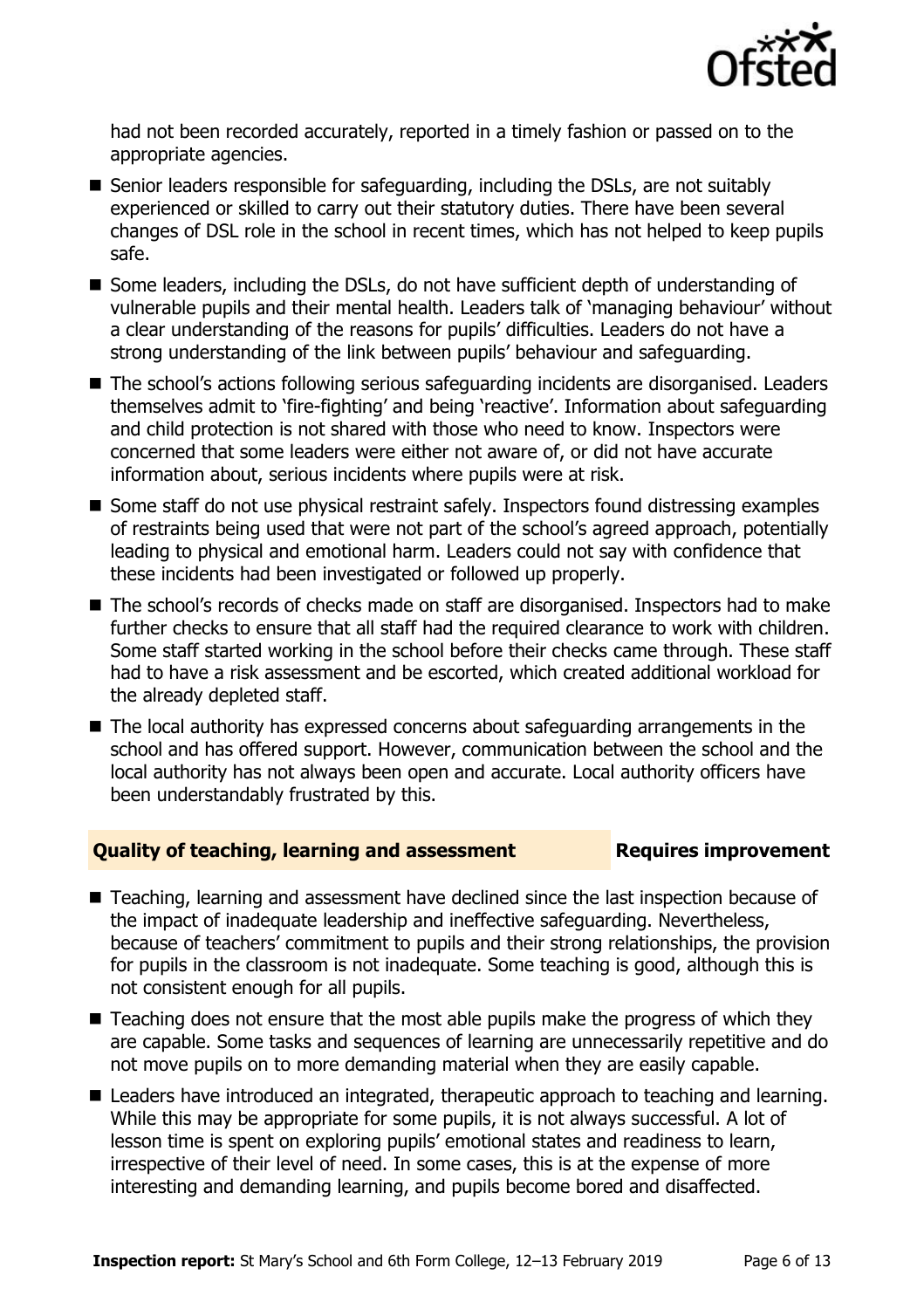

- The school's approach to communication is successful with many pupils and fosters a supportive atmosphere in and out of classrooms. However, for those pupils who can communicate successfully in a range of ways, the school's preferred approach is limiting progress.
- Teaching assistants and other adults in classrooms are not always deployed well to support learning. Their effectiveness is too variable. Teaching assistants do not always use their initiative with pupils. Some pupils have to wait too long to contribute.
- The school's approach to assessment requires improvement. The current system no longer assesses exactly what pupils are learning. Pupils' steps of progress are recorded, often in great detail. However, not enough use is made of this information to help pupils to progress.
- Teachers know their pupils well and care for them deeply. Pupils benefit from good relationships with their teachers and form strong bonds with them. Teachers are responsive to pupils' emotional needs and adapt their teaching when pupils become anxious or agitated.
- Teachers focus appropriately on improving pupils' literacy and numeracy. Visual reminders and sensory aids help pupils to remember spelling and sentence construction. Some pupils develop their handwriting well and enjoy producing more extended pieces and stories. Pupils have opportunities to apply their mathematical knowledge practically, practising reasoning skills and problem-solving.
- **Pupils' independence and self-reliance are promoted well by staff. Teachers make sure** that there are opportunities for pupils to help each other, fetch their own resources and organise themselves.

#### **Personal development, behaviour and welfare Inadequate**

#### **Personal development and welfare**

- The school's work to promote pupils' personal development and welfare is inadequate. This is because serious shortfalls in the school's arrangements for child protection put pupils at risk of harm.
- However, on a day-to-day basis, pupils' personal development, communication and independence are at the centre of staff's support. Most pupils make progress with their communication and develop more resilience.
- Pupils are personable, welcoming and interested in each other, staff and visitors. Although some do not find it easy to socialise and make sustained friendships, they are supported to work alongside their peers in pairs or small groups.
- Staff's well-established routines during lessons help to support pupils' security and happiness. Pupils know what to expect and are helped to cope with change.
- **Pupils mostly enjoy lessons and want to learn. However, a few pupils become bored** when the work is not interesting or hard enough.

#### **Behaviour**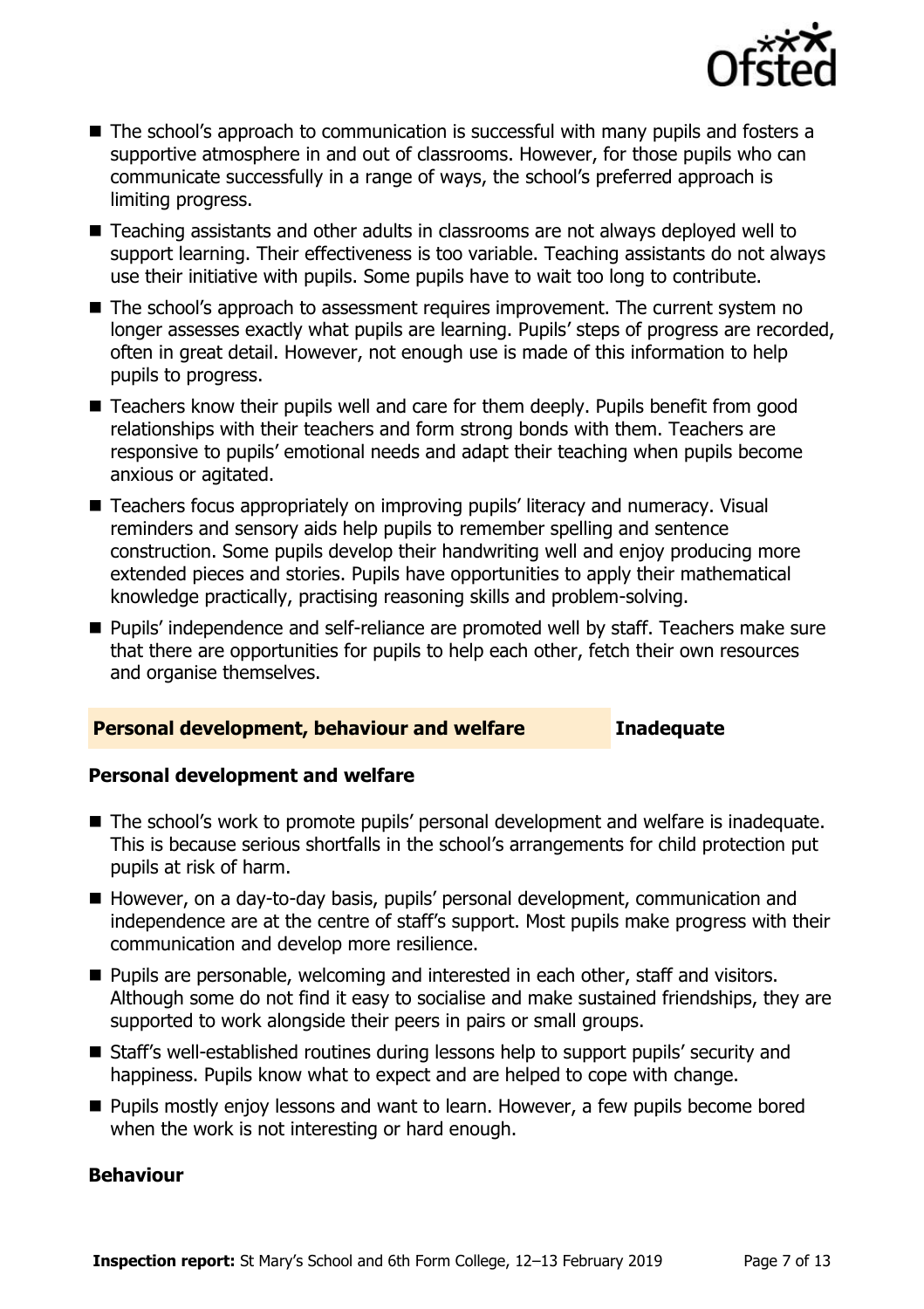

- The behaviour of pupils requires improvement.
- $\blacksquare$  Most pupils conduct themselves well around the school. Pupils in the school have anxieties that affect their ability to manage their emotions and control their own behaviour. Pupils do not set out to disrupt the order of the school. However, their particular needs and mental health difficulties can lead to challenging behaviour.
- During the inspection, inspectors saw evidence of pupils being polite, considerate and calmly going about their business. They follow adults' guidance and instructions with good grace. Many pupils take care of each other. Others are interested in their peers and can demonstrate empathy.
- Most pupils are not capable of deliberately bullying each other. However, because pupils' behaviour is not always managed effectively, unkind words and conflicts can escalate into what pupils and parents perceive as bullying. Not enough is done to help pupils to empathise and manage aggressive feelings.
- **Pupils' overall attendance is below that of national figures for secondary schools.** Persistent absence is too high. Leaders do not check pupils' attendance carefully enough and are therefore not able to identify the impact of their work to improve pupils' attendance.
- Exclusion rates are too high. Some pupils have been issued with repeated exclusions. Other pupils have had lengthy fixed-term exclusions when staff have not been able to manage their behaviour, sometimes with a view to permanent exclusion. School leaders had to provide further evidence about exclusions after inspectors left the site because it was not to hand when required. These shortfalls point to a school that is not well equipped to manage pupils' social, emotional and mental health needs.

#### **Outcomes for pupils Requires improvement**

- The most able pupils are not all making the progress of which they are capable because teachers' expectations of what they can achieve are too low.
- The school's assessment system is not enabling teachers to set meaningful targets for all pupils. As a result, some pupils underachieve.
- Ineffective leadership and weak management of some pupils' behaviour have led to a decline in pupils' progress. Uncertainty of leadership and the weaknesses in safeguarding and behaviour management are affecting pupils' outcomes
- **Pupils make stronger progress in their personal targets than in their academic goals.** Some individual support and therapy programmes help pupils to develop communication and manage their emotions and anxieties. Pupils acquire independence and confidence because of the secure routines and habits established in lessons.
- **Pupils make good progress with their communication because of consistent approaches** to signing and use of communication aids throughout the school. The school's focus on developing literacy and word-recognition is successful for many pupils. Their personal writing and understanding of story-telling develop well over time.
- Leaders acknowledge that their work on appropriate employment and education beyond school is at an early stage of development. Some older pupils are helped to be on the right track for the next stage of their education. However, leaders rightly want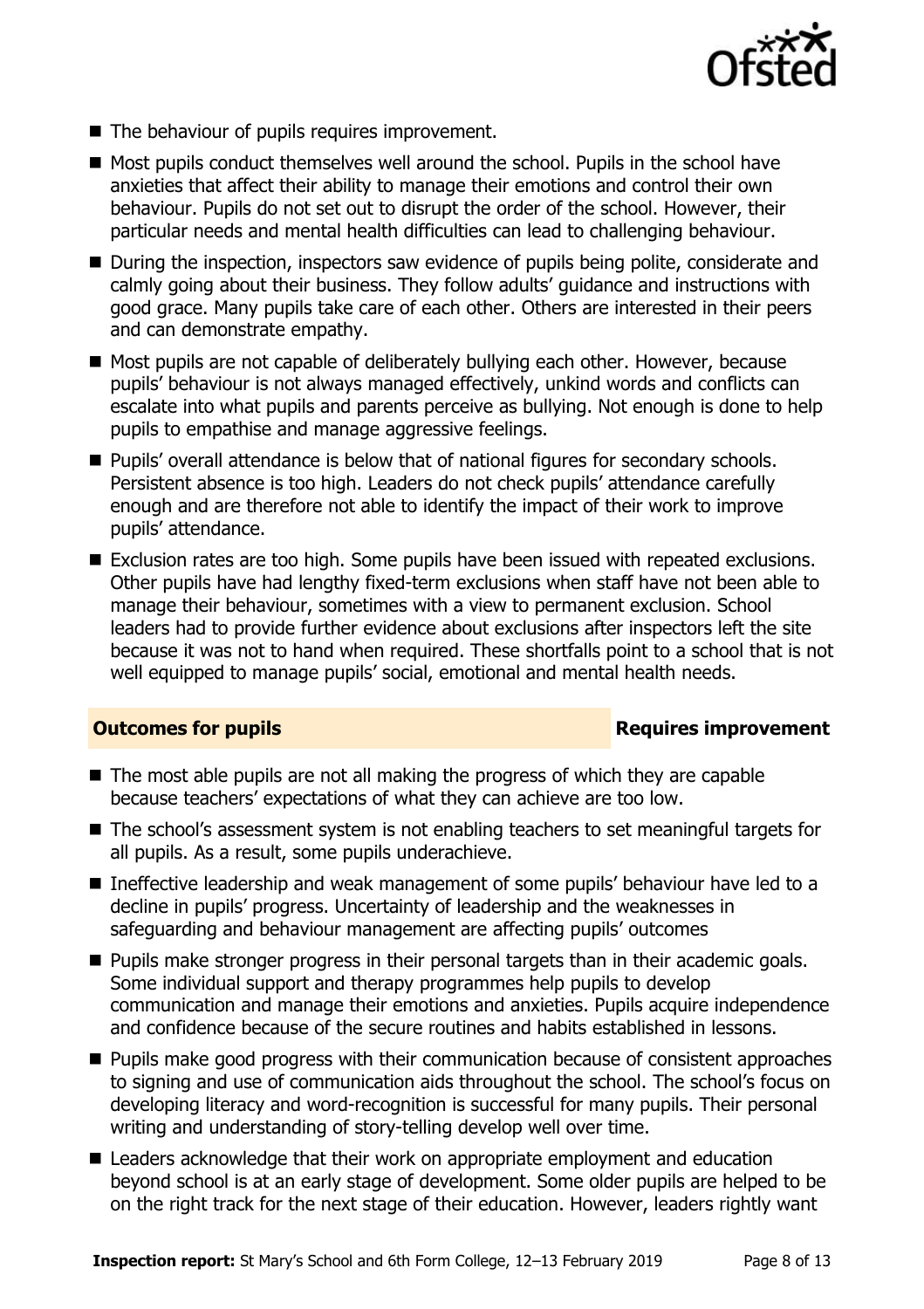

to make their guidance more systematic, particularly for those pupils who are most able.

#### **16 to 19 study programmes Inadequate**

- The 16 to 19 study programmes are inadequate because the school's ineffective safeguarding arrangements have the potential to put older students at risk. Inadequate leadership across the school has had a negative impact on the sixth-form provision and slowed its development since the last inspection.
- $\blacksquare$  However, some aspects of the 16 to 19 study programmes are stronger than seen elsewhere in the school. Careful planning of individual programmes is leading to faster progress and better preparation for the next stage of students' education. Students are supported well with developing their literacy and numeracy. Students benefit from some accredited programmes that lead to useful qualifications. Where possible, all students succeed in going on to employment, further education and supported living.
- The sixth-form provision is resourced well with real-life activities, environments and vocational activities for students to pursue. For example, students benefit from having an authentic 'iob' as receptionist in the vocational centre. At the same time, students take responsibility for setting and working through their own communication targets.
- Other students and staff run the on-site shop, café, print shop, bank and car wash facilities. These practical opportunities help to prepare students well for the next stage in their education and life. One student told an inspector that his work in the sixth form made him feel 'grown up'.
- A rich programme of work experience helps to challenge students and extend their learning. Leaders and staff work closely with suitable local businesses to help find appropriate work placements.
- Students' independence is rightly a priority and an emerging strength in the sixth form. Nevertheless, leaders are wisely considering how they can further improve the curriculum to be even more age-appropriate and challenging for older students.
- Students in the sixth form begin to develop a strong sense of personal safety and risk. They are able to talk about keeping safe online and when out in the community.
- School leaders are aware that work on careers advice and quidance is still at an early stage. This was an area for improvement at the last inspection but remains a priority.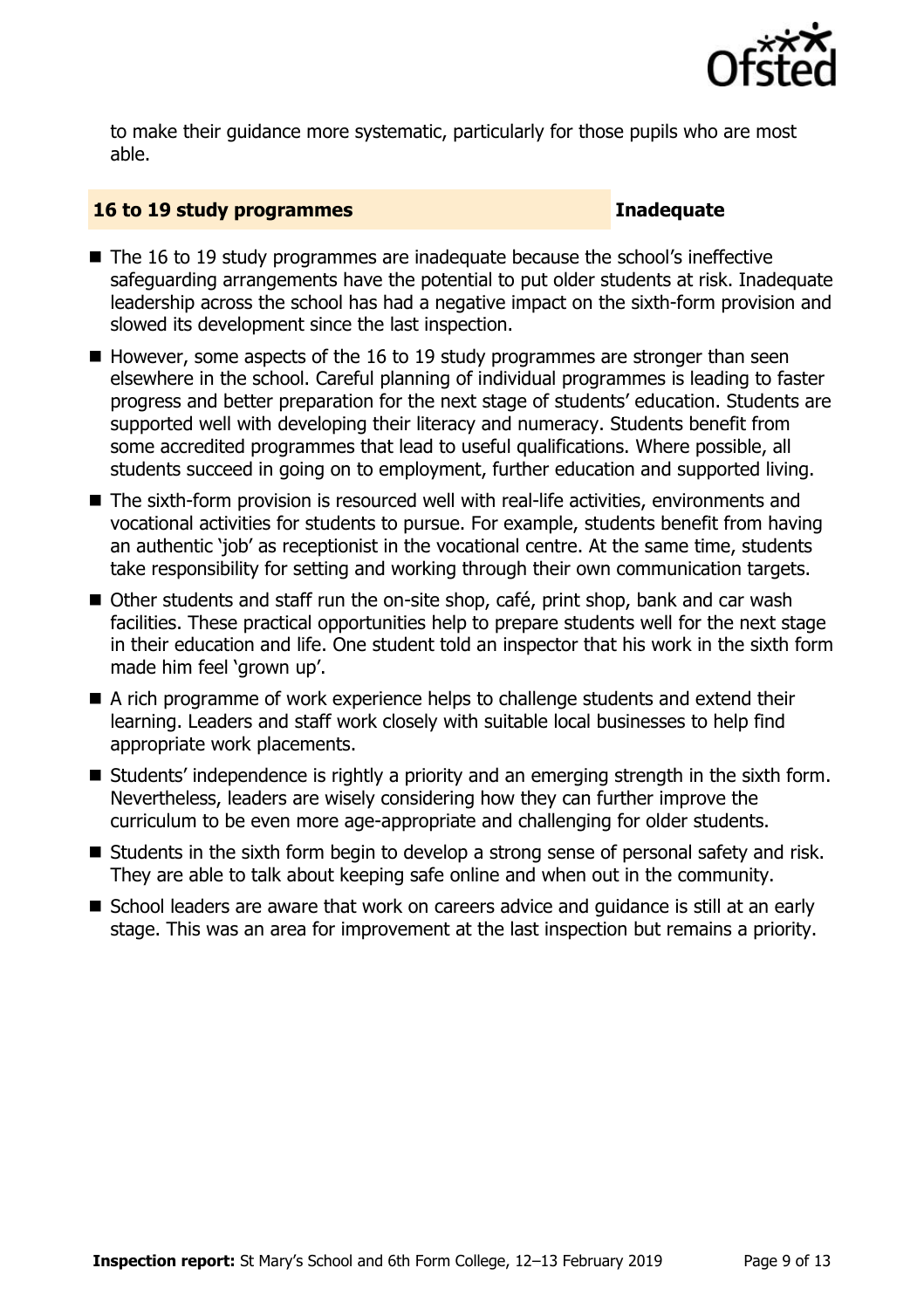

# **School details**

| Unique reference number | 133653             |
|-------------------------|--------------------|
| Local authority         | <b>East Sussex</b> |
| Inspection number       | 10089296           |

This inspection was carried out under section 8 of the Education Act 2005. The inspection was also deemed a section 5 inspection under the same Act.

| Type of school                                           | Special                  |
|----------------------------------------------------------|--------------------------|
| <b>School category</b>                                   | Non-maintained special   |
| Age range of pupils                                      | 7 to 19                  |
| Gender of pupils                                         | Mixed                    |
| Gender of pupils in 16 to 19 study<br>programmes         | Mixed                    |
| Number of pupils on the school roll                      | 62                       |
| Of which, number on roll in 16 to 19 study<br>programmes | 28                       |
| Appropriate authority                                    | The governing body       |
| Chair                                                    | Mary Briggs              |
| <b>Headteacher</b>                                       | Rory Fox                 |
| Telephone number                                         | 01424 730 740            |
| Website                                                  | www.stmarysbexhill.org   |
| <b>Email address</b>                                     | smunn@stmarysbexhill.org |
| Date of previous inspection                              | 16-17 January 2018       |

### **Information about this school**

- St Mary's School and Sixth Form College is a non-maintained special school, catering for 62 pupils aged seven to 19, with additional provision for learners up to the age of 25. The school also has residential provision. The school and residential provision is part of the Talking Trust.
- Nearly all pupils have education, health and care plans. Pupils are admitted to the school with a range of speech, communication and language needs. Some have additional complex needs, including autism spectrum conditions and social, emotional and mental health needs.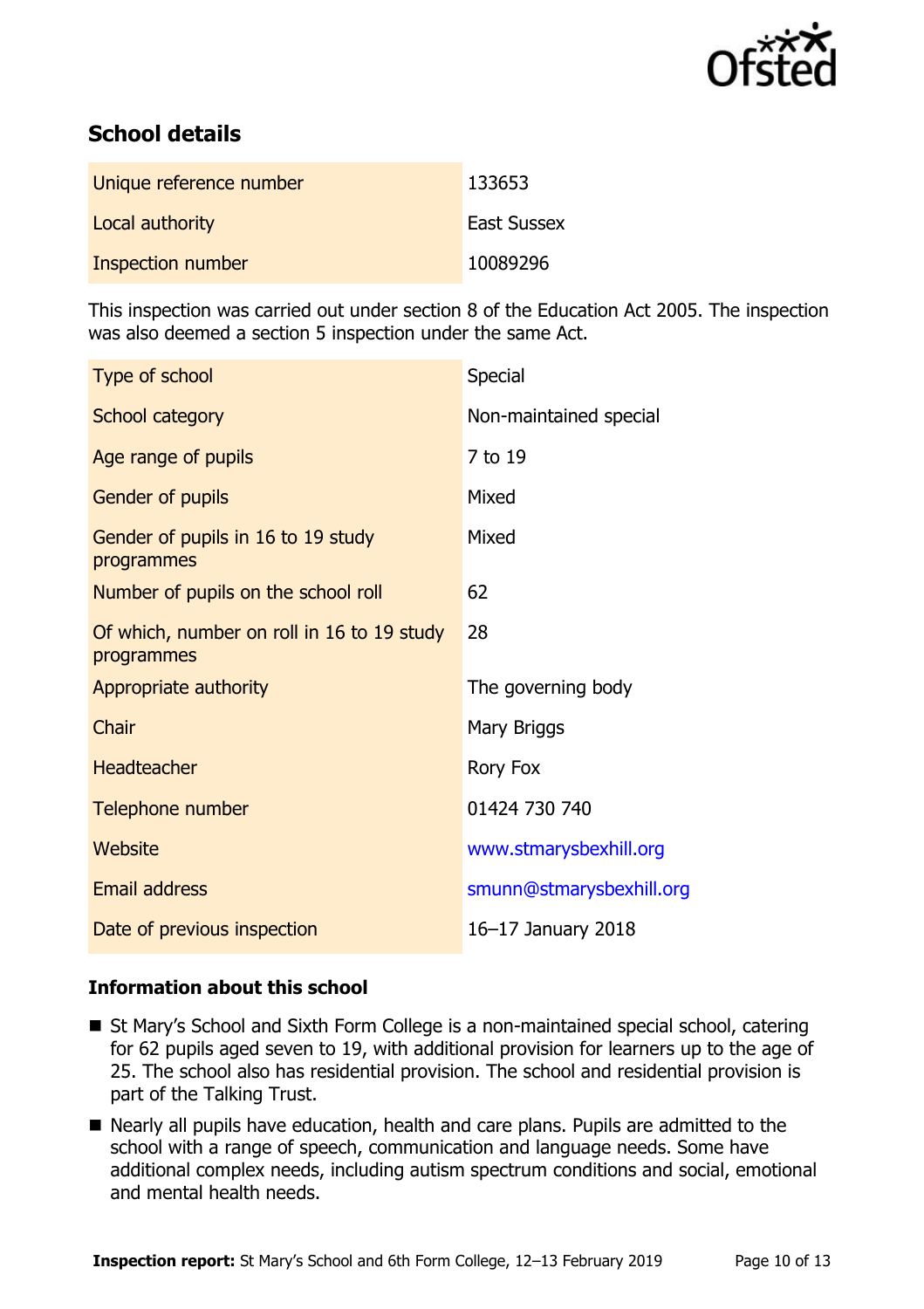

- A number of different local authorities place pupils at the school.
- The school does not have any religious affiliation.
- Since the last inspection, there have been many changes to leadership in the school. Some key leaders have left the school. Some have had long periods of absence, with not all returning to their posts. Since the last inspection, there have been four changes of headship to the school, some of which were interim appointments. The current headteacher was appointed in January 2019. He was absent during the inspection.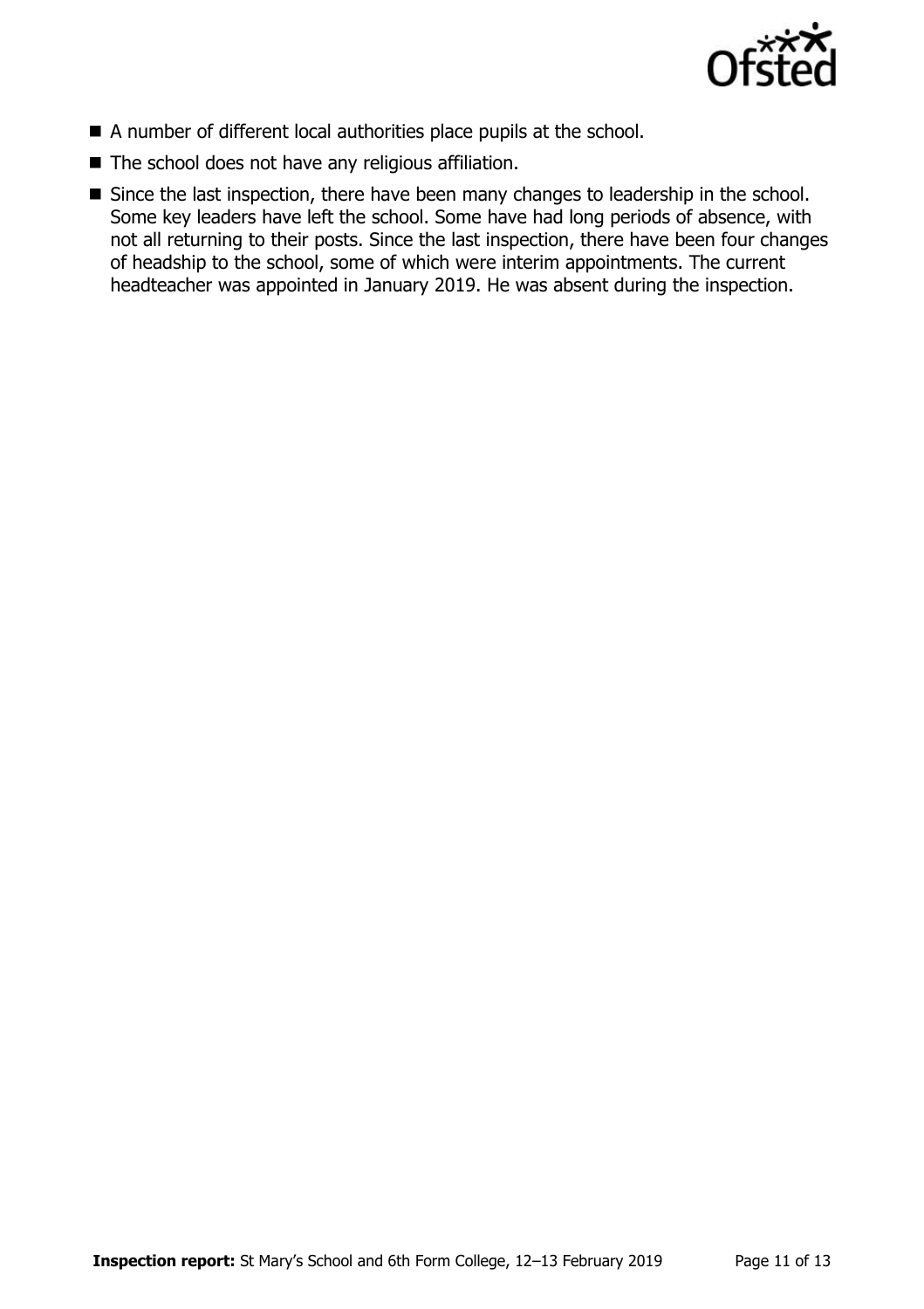

# **Information about this inspection**

- The inspection was carried out following a number of complaints made to Ofsted which raised serious concerns. Her Majesty's Chief Inspector decided that an inspection should take place to follow up the whole-school issues that were raised. Inspectors sought to establish whether leadership was effective and whether pupils were safe.
- The inspection was carried out with no notice. A social care monitoring inspection of the residential provision was carried out at the same time.
- The headteacher was absent from the school during the inspection.
- Inspectors met with senior leaders, governors and staff. They reviewed information about safeguarding and child protection, including checks made on staff and records of concerns about pupils. A meeting was held to discuss pupils' behaviour.
- An inspector met with a group of staff.
- Inspectors observed teaching and learning in all phases and classes across the school. They reviewed information about pupils' progress and scrutinised pupils' work in books and folders. Inspectors also reviewed pupils' education, health and care plans.
- Records of pupils' attendance, exclusions and those taken off roll were checked.
- Information about the curriculum, pupils' spiritual, moral, social and cultural development and the 16 to 19 study programmes was considered.
- **Inspectors met with two members of the governing body, including the chair of** governors. They also considered minutes of governors' meetings and other documentation provided by the chair.
- **Inspectors observed pupils at lunch and breaktimes. They spoke to pupils in and out of** lessons.
- Six parents contacted inspectors and Ofsted directly by telephone and email during the inspection to share their views of the school. Inspectors considered the views of 25 parents who contributed to Parent View.
- An inspector spoke to a representative of the local authority and took account of reports of visits.

#### **Inspection team**

Janet Pearce, lead inspector **Her Majesty's Inspector** Maxine McDonald-Taylor Maxine McDonald-Taylor